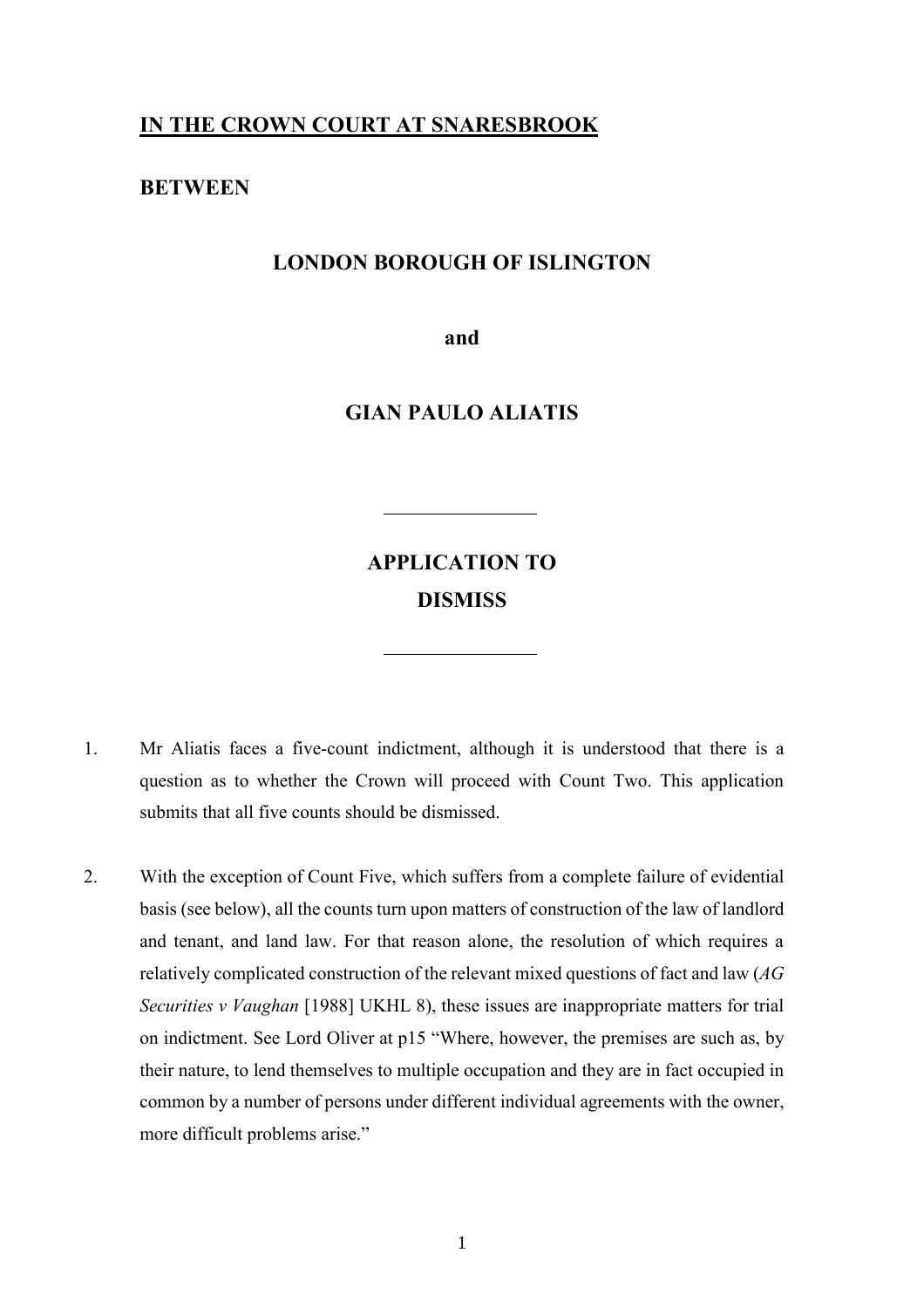- 3. The Court is invited to have regard to the judgment of Lord Donaldson MR in *Aslan v Murphy* [1990] 1 WLR 766 (decided therefore after the Housing Act 1988 came into force) at 772H, approving the trial judge's citation of Bingham LJ in *Antoniades v Villiers* [1988] 3 WLR 139 at  $147 - 8$ , "It is not a crime, nor is it contrary to public policy, for a property owner to license occupiers to occupy property on terms which do not give rise to a tenancy."
- 4. It is submitted that on their true construction, as pleaded, these matters are civil in their nature and there is simply no evidence, as required by Count One, of dishonesty. These were commercial agreements whose terms were evident on the face of the documents. Whether or not those terms were effective is not a matter for the criminal courts.
- 5. Even were it to be accepted as a matter that is capable of litigation before a criminal court (though how the construction of the land law issues is to be performed by a judge sitting with a jury is unclear), the following issues demonstrate that no jury, properly directed, could be sure that licences had not been created. That matter is determinative of Counts One to Four – it is directly in issue in Count Four and is accepted by the Crown to be determinative of Counts One and Three [see Statement of Simon Martin at 334 -5. It is not accepted that his opinion is admissible; it is however accepted for the purposes of this argument that he has correctly identified some of the factors to be considered in the construction of lease versus licence.]
- 6. The central issue in the construction of lease versus licence is the question of exclusive possession (rather than exclusive occupation, the issues are not synonymous – exclusive possession consisting of *inter alia* exclusive occupation and periodic rental payment).
- 7. The only evidence in this case that touches on the issue is that there was not exclusive possession. Simon Martin is simply factually incorrect when he asserts that 'the occupiers had their own room and key to the room (exclusive occupation)'. He appears to have confused the fact that the members were given keys to the relevant houses (defined as the "Property" in the membership agreement), of which the rooms formed a part, with there being locks on the doors of the rooms. The latter is incorrect. It is in fact a specific matter of complaint by the witnesses that they **did not** have locks on their rooms. It should be noted that the evidence covers (without great clarity) several properties.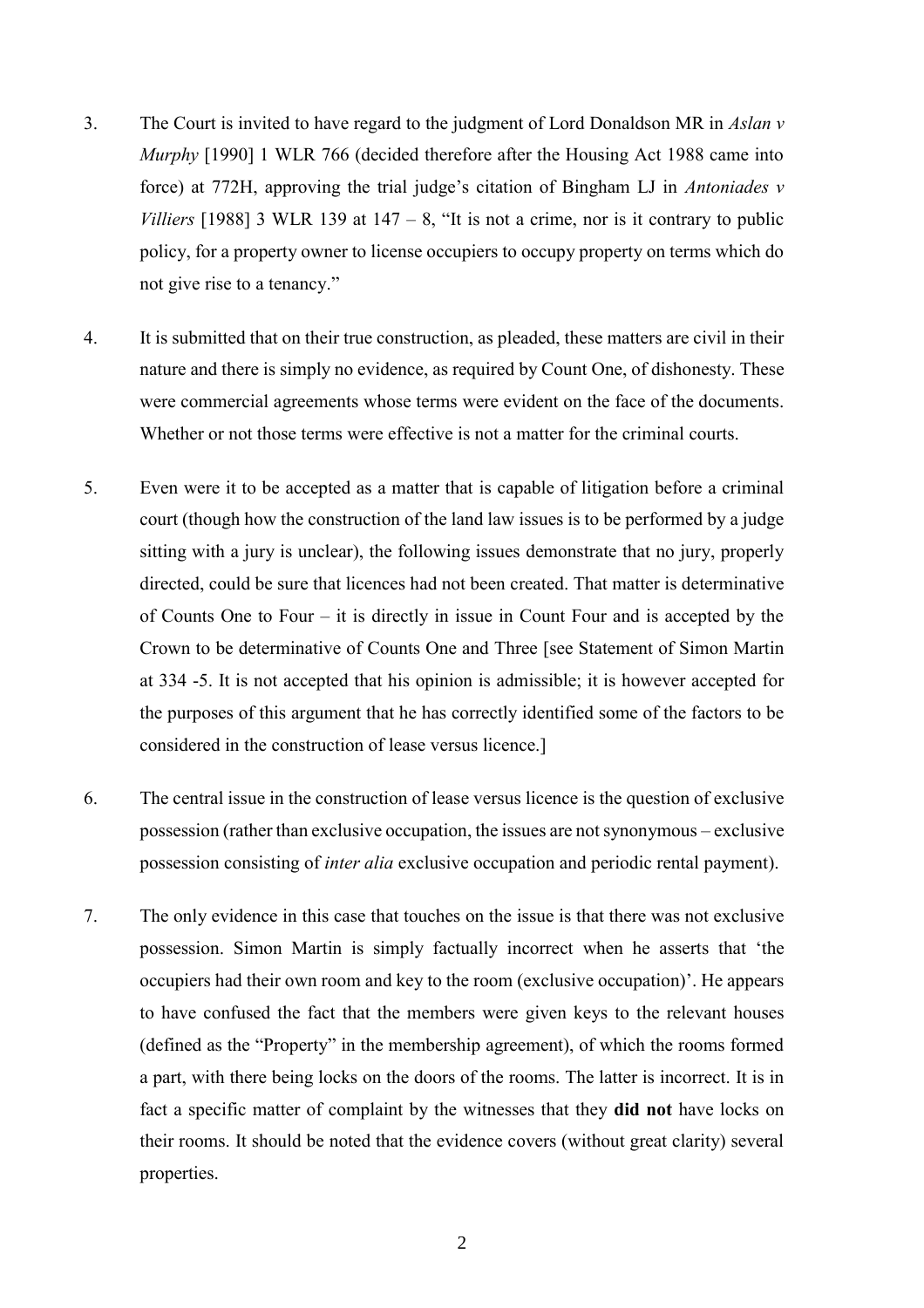- 8. The membership agreement sets out (at 10.4) that occupied bedrooms may be secured by installing a padlock with a code which is provided to Club Management in order to allow access. Paragraph 10.1 provides the right to enter without notice.
- 9. Karolina Jasienska (at 19): "Maria then told us we would need to buy a padlock for the door to our room as there were no locks on the doors. She also said that Lifestyle Club could go in there whenever they wanted."
- 10. Mattia Pillonca (at 34): "Maria then gave me the keys to the property and told us that we needed to buy a padlock for the room as it could not be locked from the outside."
- 11. Federico Sardella (at p84): "The door to our room was not locked and was wide open."
- 12. Elena Savoia (at 153): "Inside, there was no lock on the bedroom door but the door was open and we went inside."
- 13. Given that these witnesses did not take up occupation they cannot assist the Crown further as to exclusivity.
- 14. Soraya Hu (at 167) is silent as to exclusive occupation or possession of their room and gives evidence that their occupation was subject to variation in that they were able *per* the intention of the membership agreement to move rooms. She also gives evidence that the membership agreement stipulation as to entry for cleaning was not a sham. A further factor in the determination of lease or licence is whether there is provision of services such as cleaning (*Street v Mountford* [1985] 1 A.C. 809 at 817H – 818A).
- 15. Veronika Barat (at 196) is silent on the issue of exclusive occupation or possession and appears only to have been at the property for 1 month and so cannot assist the Crown as to detail of occupation.
- 16. Magnus Manhart (at 212) did not enter into occupation and cannot assist the Crown.
- 17. It is accepted that possession of keys (or the code to the padlock) by a landlord or their agent (or the Club Management) is not, in land law, determinative of the issue of exclusive possession. The question is what does the arrangement show in respect of the